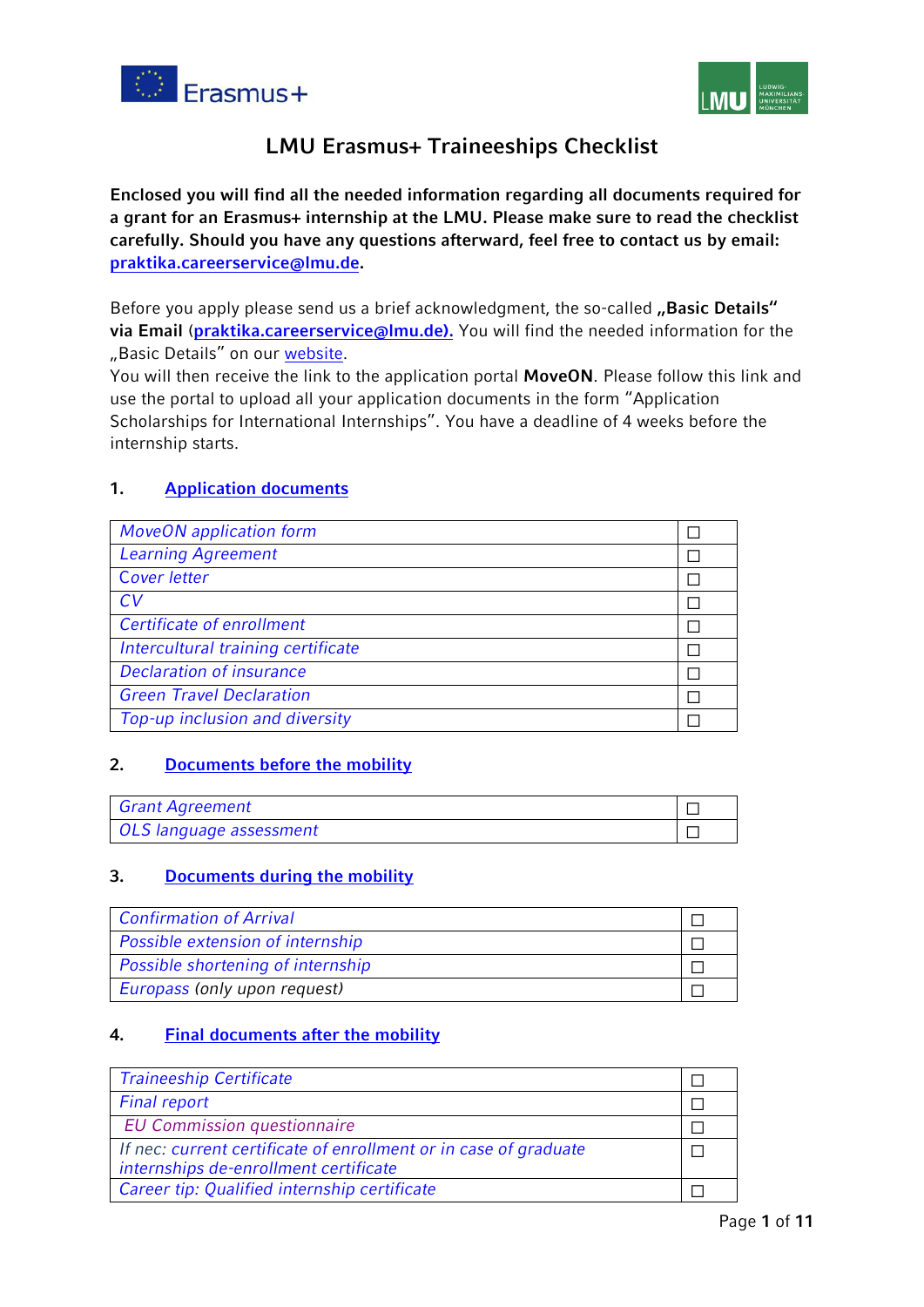



# <span id="page-1-0"></span>**1. Application documents**

# <span id="page-1-1"></span>**1.1 MoveON application form**

Please pay attention to the following points when filling out the form:

- Indicate the academic year and not the calendar year!
- Correct indication of your bank details
- Correct specification of the first and last day of the internship (usually not a day on the weekend!)
- Compliance with data on the Learning Agreement
- Specify the language you will speak during your stay at the office. If this is not your native language, you will have to take the OLS language test.
- Indicate whether you have applied for any other grants, such as Auslandsbafög.
- Indicate whether you have previously been sponsored by Erasmus+ in the same study phase, because every student has a so-called mobility backpack. For each stage of study (e.g. Bachelor) this mobility backpack is 12 months long. This means that you could, for example, be sponsored by Erasmus+ for 8 months in your Bachelor's degree for a study abroad and then again receive up to 4 months of support for an internship abroad. At the beginning of a Master's program, you have 12 months again. For students of subjects with state examinations (Staatsexamen), the mobility rucksack covers 24 months.

# <span id="page-1-2"></span>**1.2 Learning Agreement**

The most important document is the **Learning Agreement**. Please take a close look at it and read the following instructions for drawing up this agreement carefully. **Please refer to**  the document "Guide\_Learning Agreement\_LMU\_2020"and also to the overview of **ISCED codes ("Fields of Education").** You will find these on our **website**.

First of all, please enter your data. Then send it to your internship contact as soon as possible. Have it filled in digitally. Make sure it is filled in detail and in correct English. It then has to be signed and returned by e-mail**.**

# **Important parts of this document are:**

- the exact period of your internship: please make sure that your actual first and last working days are indicated (usually no weekends!)
- a detailed and exact job description
- working hours: only full-time internships are eligible, i.e. at least 30 hours/week; teaching internships are an exception: 12 hours of teaching/week
- your contact persons during the internship: we provide for three different contact persons during the internship. In many internships, this also reflects reality: a direct supervisor, a head of the department, and a company director who can sign your internship contract. But often it is also the same person. This is then of course completely fine**!**
- the correct date and signature
- the academic year (not the funding year) at the start of the internship
- Your name at the top right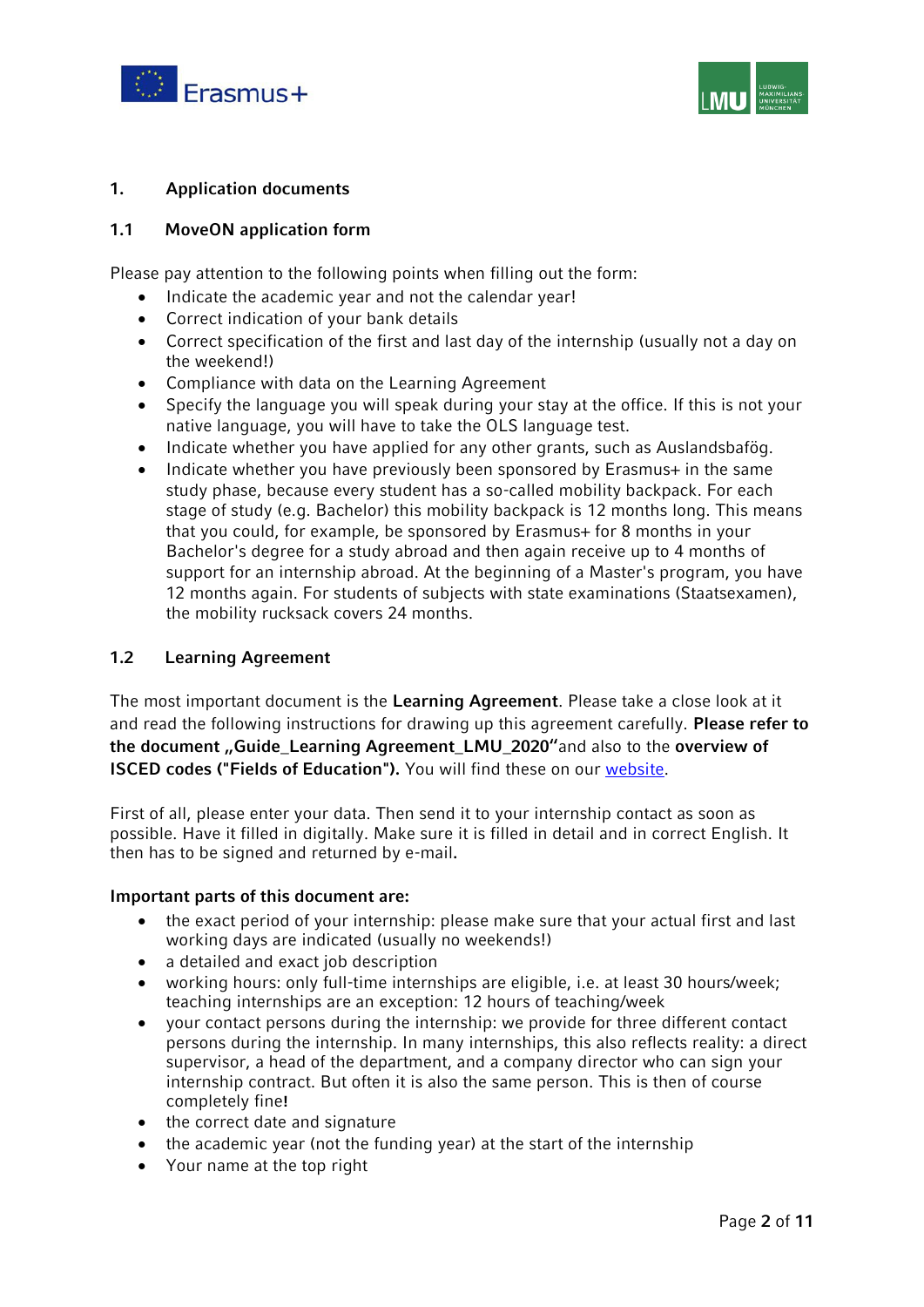



Then check whether your contact person has filled in all the information correctly. If this is the case, you can also sign the Learning Agreement. At the end, the responsible person at LMU (sending institution) will sign it. You can check who this is in your case below.

The EU Commission would like to see all students' stays abroad recognized by the universities. The Career Service will issue you a certificate for this, which also serves as the Diploma Supplement. If you wish, you can also receive the so-called Europass [\(http://www.europass-info.de](http://www.europass-info.de/)) at the end of your internship. However, the issuing of the Europass is voluntary and we only issue it if you explicitly request it. Therefore, we have marked "No" for the time being in "Record the traineeship in the trainee's Europass Mobility Document".

Please check all the information on your Learning Agreement, which is filled out by your employer before you forward the document to the person responsible for recognition at the LMU. Who that person is, depends on your project. Please check that the Learning Agreeement has already been signed by the contact person at your internship institution before forwarding it to the responsible person at LMU.

#### **Compulsory internships**

In the case of a compulsory internship, you have to receive the recognition of the internship from your department at LMU. Present your internship project to the responsible person based on the Learning Agreement and have the person complete (Table B) and sign the document. Please note the following information on individual faculties:

- **Biology** Signature and completion (Table B) of the Learning Agreement by Dr. Michael Bögle (+49 (0)89 2180 74226; [biokoord@biologie.uni-muenchen.de\)](mailto:biokoord@biologie.uni-muenchen.de).
- **Chemistry/Biochemistry**

Signature and completion (Table B) of the Learning Agreement by Dr. Thomas Engel [www.cup.uni-muenchen.de/oc/engel.](http://www.cup.uni-muenchen.de/oc/engel)

• **Human Medicine (state examination) excluding Masters' courses**

Please take note of the guidelines of the Medicine Examination Office for crediting the Practical Year (PY) sections spent abroad:

[https://www.lmu.de/de/studium/wichtige-](https://www.lmu.de/de/studium/wichtige-kontakte/pruefungsaemter/pruefungsamt-medizin/index.html)

[kontakte/pruefungsaemter/pruefungsamt-medizin/index.html,](https://www.lmu.de/de/studium/wichtige-kontakte/pruefungsaemter/pruefungsamt-medizin/index.html) especially regarding the university affiliation:

"In principle, it is necessary to matriculate at the foreign university as a regular student of Human Medicine. If that is not possible, it is at least necessary to prove your individual affiliation to the foreign university for the purposes of higher education law (…)."

Specifically for Erasmus traineeships for medical students in the PY: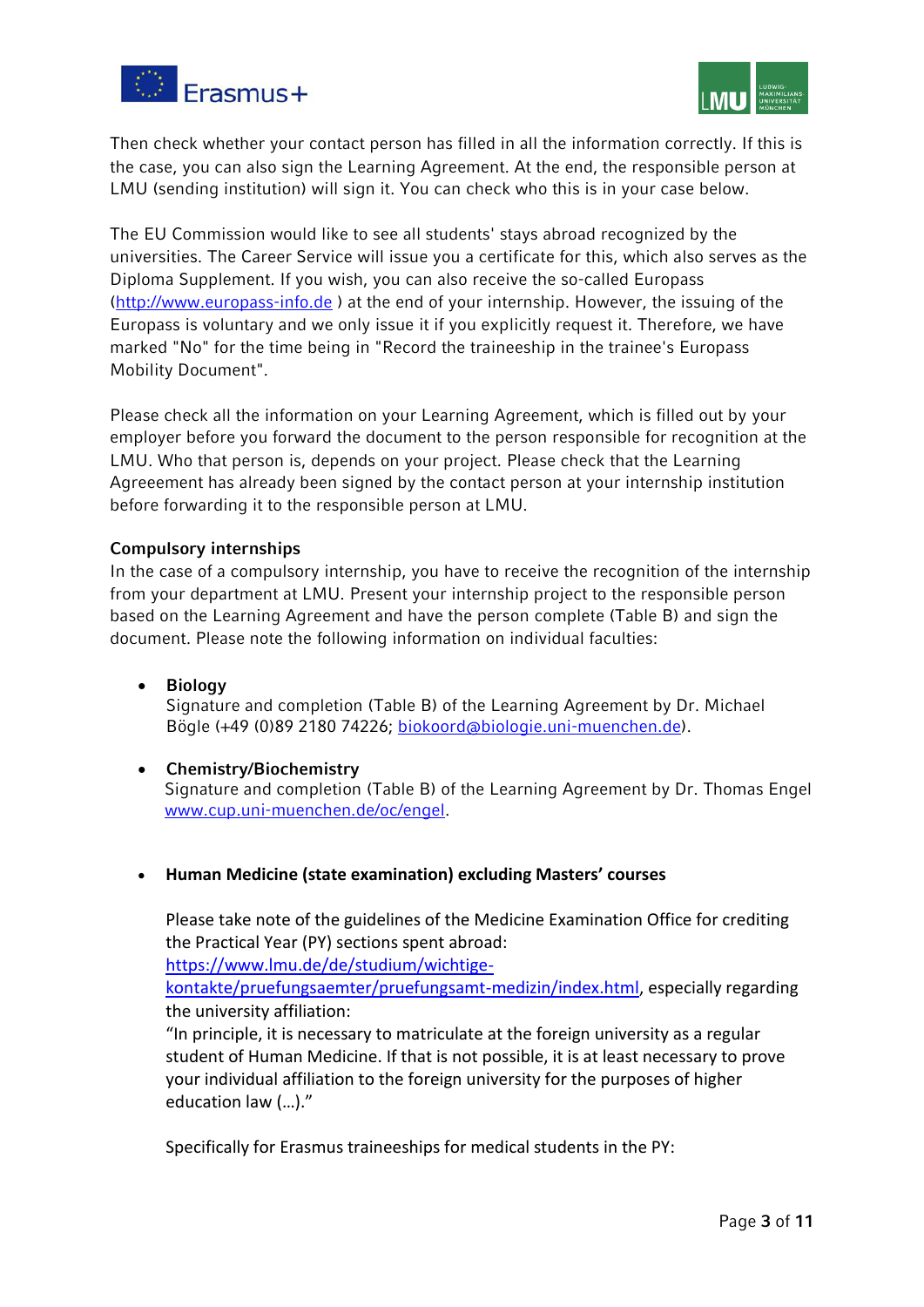



- 1. Please **first** have the "Learning Agreement for Traineeships" confirmed by the Receiving Institution. That must bear the university seal, since that is evidence that your PY certificates can be confirmed in accordance with the requirements of the Examination Office. The confirmation of the academic teaching hospital alone (hospital stamp) is not sufficient for this purpose.
- 2. **After that**, please send the Learning Agreement by e-mail to the LMU International Office for Medicine: [international.office@med.lmu.de](mailto:international.office@med.lmu.de) for confirmation by the Sending Institution.

The International Office checks, especially by means of the university stamp, whether the individual university affiliation exists and credits are likely to be possible.

Futher information can be found on **MeCuM International**. If you have any questions on crediting the PY, please contact the [Medicine Examination Office.](https://www.lmu.de/de/studium/wichtige-kontakte/pruefungsaemter/pruefungsamt-medizin/index.html)

# • **Pharmacy**

Signature and completion (Table B) of the Learning Agreement by Mrs. Speith-Kölbl (Tel. +49 (0)89/2180-77796; [studpharma@cup.uni-muenchen.de](mailto:studpharma@cup.uni-muenchen.de) )

# **Voluntary internships**

In the case of a voluntary internship, you can receive a certificate of recognition from various institutions at the LMU, depending on what faculty/department you belong to:

• **Faculties 1, 2, and 9 to 15 as well as graduate internships**

Signature and completion (Table B) of the Learning Agreement by rhe Career Service. Please send us the Learning Agreement by email (praktiak.[careerservice](mailto:praktiak.s-a@lmu.de)@lmu.de ) once your supervisor has signed it already. You will receive it signed and returned to you by email for application via the MoveON portal.

# • **Business studies/business education**

- The recognition runs automatically
- [Dr. Stenke](https://www.irc.bwl.uni-muenchen.de/personen/mitarbeiter/stenke_karin/index.html) from the IRC will give you a document confirming your stay by the faculty at the end of your internship. You will receive further information about this after the end of your internship.
- Send the Learning Agreement by e-mail to the Career Service [\(praktika.](mailto:praktika.s-a@lmu.de)careerservice@lmu.de ) for signature. You will receive it back signed by e-mail for application via the MoveON portal.

# • **Law (Jura)**

Signature and completion (Table B) of the Learning Agreement by [Dr. Wolff.](https://www.jura.uni-muenchen.de/studium/studienberatung/beratung_hauptfach/studberatung_examen/index.html)

# • **All other cases:**

Signing and filling in (Table B) of the Learning Agreement by the respective academic advisor or the examination office (Prüfungsamt).

After you have checked, that the Learning Agreement has all signatures and is filled in correctly, you can upload it to the MoveOn platform for your application.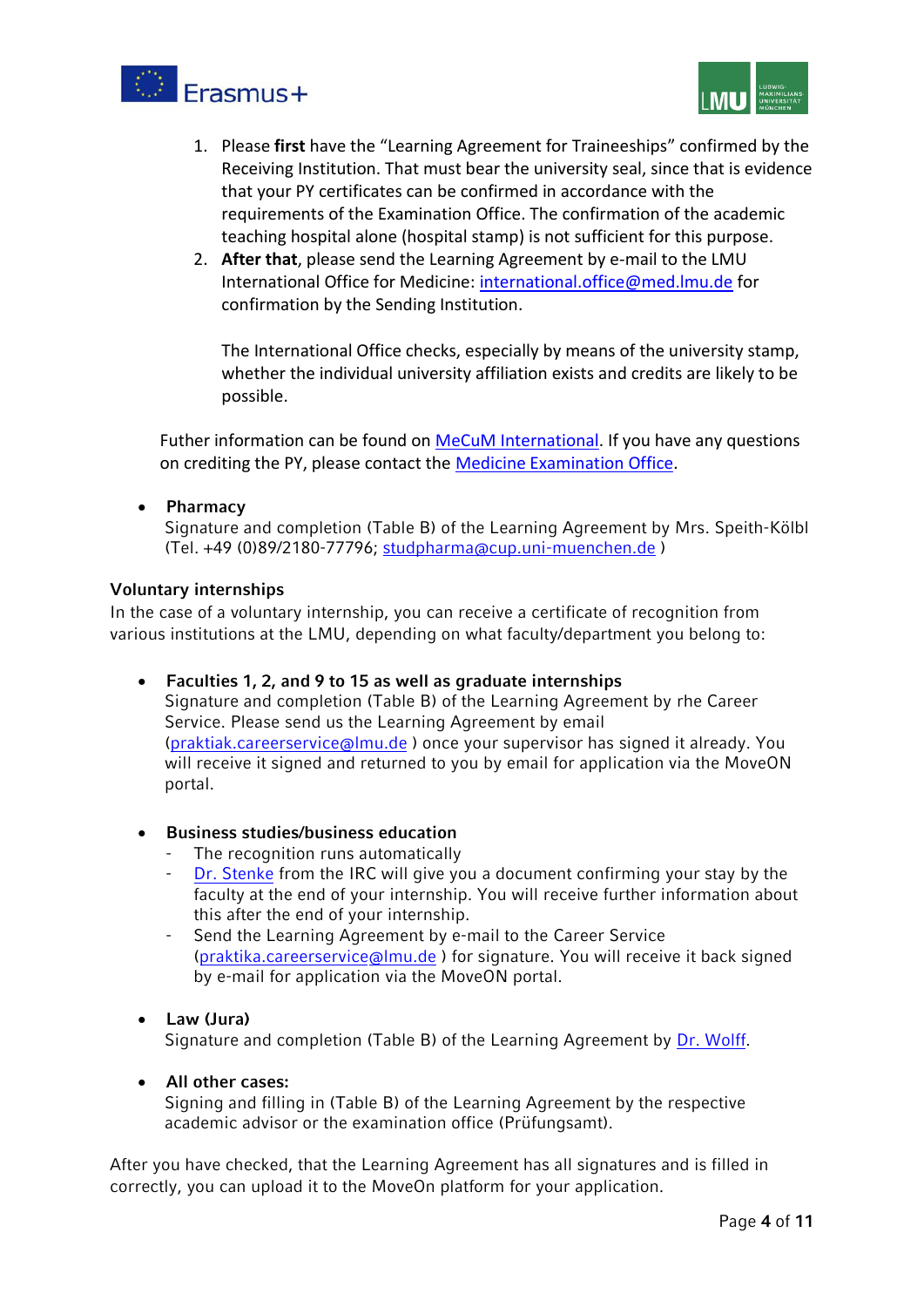



# <span id="page-4-0"></span>**1.3 Cover Letter**

Please write a letter of motivation with a length of one DIN-A4 page. Please mention the scholarship you are applying for how important this internship is for your further career and why a scholarship would be helpful for you.

# <span id="page-4-1"></span>**1.4 CV**

Please also upload a current CV with all your application documents. The length of your CV can be up to two pages long.

# <span id="page-4-2"></span>**1.5 Certificate of enrollment (Immatrikulationsbescheinigung)**

Enclose a current certificate of enrollment with your application. We require matriculation certificates for all semesters in which your internship takes place. For example, if the internship runs from July to October 2021, we need the matriculation certificates for the summer semester 2021 and the winter semester 2021/22. If you do not have all matriculation certificates at the time of application, you will be able to upload them together with the final documents in the MoveON portal later.

# <span id="page-4-3"></span>**1.6 Intercultural training certificate**

Participation in an intercultural training course is optional but highly recommended. Especially students without international experience can benefit from such training.

The Career Service offers Intercultural training courses with the cooperation of SINIK (the Institute of intercultural communication) a few times a year. If a training course should take place before the start of your internship, we will inform you by e-mail.

If you are interested in participating in an intercultural training course, you are welcome to send us a separate request by e-mail to praktika.[careerservice](mailto:praktika.s-a@lmu.de)@lmu.de.

# <span id="page-4-4"></span>**1.7 Declaration of insurance**

You are obligated to provide sufficient insurance coverage for yourself during the entire internship period in the host country, including at the workplace. In order to prove this to us, you must complete the **declaration of insurance**. Please use our template, that you can download from our website. You can hand it in via MoveOn with the rest of your application documents.

For your internship, you need an **international health insurance**, an **accident insurance**  and a **liability insurance**, which are valid during the internship period in the host country. You do not need to send us your insurance policies.

Each of these policies must cover the entire period of your internship at your internship institution and the location of the internship. By signing the declaration of insurance, you confirm to us that you have independently arranged for sufficient insurance coverage and thus commit yourself to this.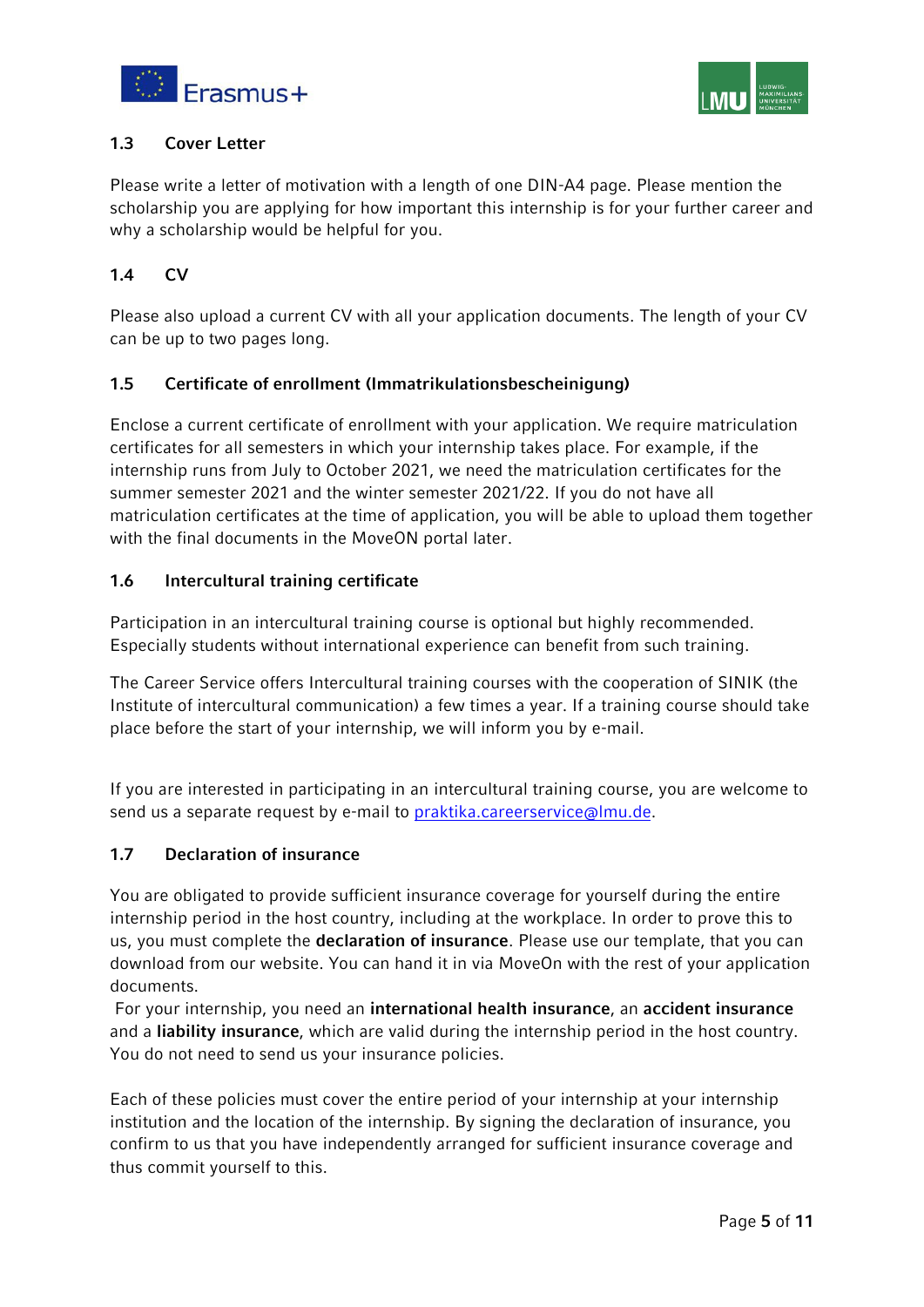



#### • **Overseas health insurance**

Usually, basic health insurance coverage is provided by the national health insurance of the participant as well during his/her stay in another EU country through the European Health Insurance Card. However, the coverage of the European Health Insurance Card or private insurance may not be sufficient, especially in the case of repatriation and specific medical intervention. In that case, complementary private insurance might be useful. Additionally, an overseas health insurance might not be sufficient, if your internship is paid. In this case you might need an insurance cover in your host country. Please make sure to speak with your insurance, to make sure you are insured at your workplace for your stay abroad.

#### • **Accident insurance**

Please make sure that your accident insurance not only covers private accidents but also accidents at work during your internship, at the respective location (beware particularly of travel accident insurance cover, which generally does not cover working abroad.) If in doubt, ask your insurance provider to confirm the scope of cover in writing. Such confirmation will generally say something along the lines of "covers all accidents in day to day life, whether occupational or recreational, anywhere in the world."

#### • **Liability insurance**

The same applies to liability insurance: if your liability insurance policy does not explicitly state that your cover extends to your host country for the duration of your internship, please ask your insurance provider to confirm such in writing. In this connection, please note that many liability insurance policies do not cover damages at work (even during an internship). So, if you spill coffee over a work computer, you may be asked to pay for the damage out of your pocket. To prevent any nasty surprises, discuss such issues in advance with your insurance provider. One requirement of the Erasmus program is that your insurance policy covers such eventualities. By signing the Grant Agreement, which will be sent to you once you get a confirmation for your grant, you confirm that your insurance provider will pay out in such cases. So please make very sure that this is the case!

Your insurance provider will provide the requisite confirmation free of charge!

If you do not have one or more of the above insurance policies, you can buy a package [consisting of all three insurance policies](https://www.daad.de/versicherung/allgemein/bedingungen/de/14380-daad-versicherung-zielland-ausland/) **for €38 per month (as of February 2021) from [the DAAD](https://www.daad.de/versicherung/allgemein/bedingungen/de/14380-daad-versicherung-zielland-ausland/)** [rate for interns, (tariff 720)]. To buy this insurance, you can use the Learning Agreement as proof of your internship.

# <span id="page-5-0"></span>**1.8 Green Travel Declaration**

Since the 2021 funding year, the EU Commission would like to provide additional support to people receiving an Erasmus+ grant, who travel to and from their internship location " in green manner", i.e. with low emissions. This is called the "Green Travel" bonus. The prerequisite for the "Green Travel" Bonus is that you use low-emission means of transport such as train, bus or carpool for the majority of the journey. If you meet the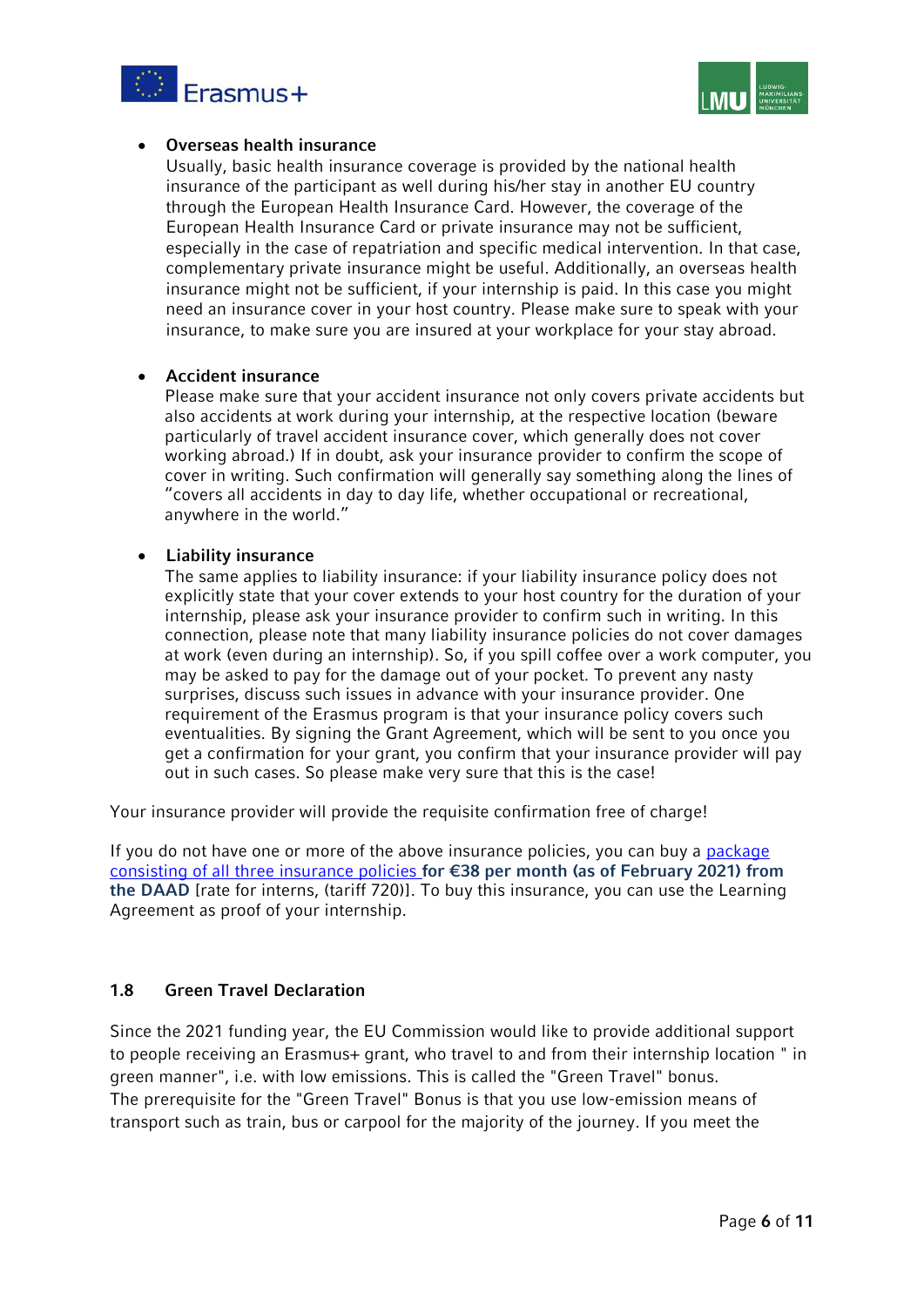



requirements, you will receive a bonus of 50  $\epsilon$  plus one to four additional travel days<sup>1</sup> at the daily rate of your country group (20€, 18€ or 16€).

If you will be travelling to your placement in line with the "Green Travel" requirements of the Erasmus+ programme, please fill in the "Green Travel" Declaration and attach your tickets, if available. You can download the Green Travel Declaration from our website. Please hand in the signed "Green Travel" Declaration through the MoveOn platform, together with the rest of your application documents.

We would also like to draw your attention to the "erasmusbytrain" initiative, which gives out information and tips on how to best travel by train to your Erasmus destination. Here is the link to the website: <https://erasmusbytrain.eu/plan-your-journey/>

# <span id="page-6-0"></span>**1.9 Inclusion and Diversity Top-up**

The Top-up for Inclusion and Diversity is an additional monthly top-up of the scholarship, which can be claimed by the following scholarship holders:

- Students with disabilities:

The top-up is available from a degree of disability of 30 in the UK and a degree of disability of 20 in all other Erasmus+ countries. Please inform us of your degree of disability (by means of a disability certificate or medical certificate).

- Students with a child:

The top-up is possible if you are travelling with your child. Please submit your child's birth certificate as proof.

- Students with a chronic illness:

The Top-up is possible if you have a chronic illness. Please submit a medical certificate as proof stating that you incur additional costs due to your illness.

You can find more information on our website. If you plan to take advantage of the top-up, please let us know when you apply.

# <span id="page-6-1"></span>**2. Documents before the mobility**

As soon as you receive the Grant approval we will require the following documents before the start of your internship.

# <span id="page-6-2"></span>**2.1 Grant Agreement**

 $<sup>1</sup>$  If your arrival and departure is extended due to Green Travel, you can apply for funding of these now</sup> additional travel days. Example: You would need one travel day per route by plane (arrival and departure journey, a total of 2 travel days) and now need two travel days per route (a total of 4 travel days) because you are making the journey by train. In this case, you can apply for funding for the 2 additional travel days.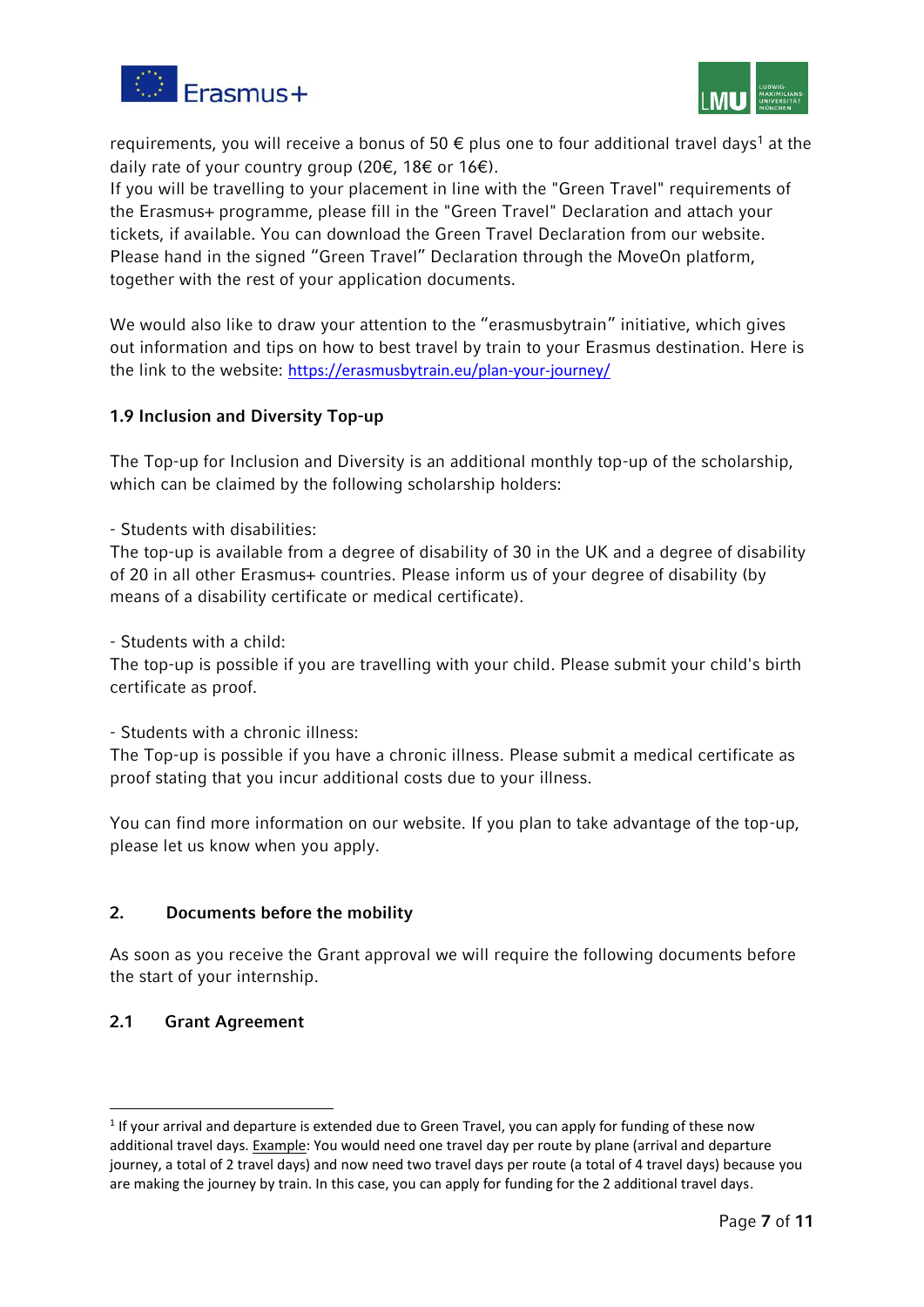



The Grant Agreement is the funding contract between the Career Service and the scholarship holder. Your Grant Agreement will be attached to the e-mail confirming the grant. Please make sure that your contact and bank details and the dates of your stay are correct. If this is not the case, please let us know immediately.

<span id="page-7-1"></span>The document must be signed by you as well as by us, the Career Service. We need the **original grant agreement** from you **twice**. Please note all appendices of the Grant Agreement and **sign both originals on page 5 and send them by mail** to the following address:

#### **Career Service Ludwig-Maximilians-Universität München Ludwigstraße 27, 1.Stock D-80539 München**

Please also note the following points:

- One copy is meant for you and you will receive it back from us, once we have signed it
- You can also first send us a scan of the signed copy of the Grant Agreement by email. That way you can speed up the arrangement for the payment of your first scholarship installment
- The document has to arrive at our office in one of the two ways before the start of your internship!
- The date on your Grant Agreement must not be dated after the start of your internship!

After we have received the grant agreement from you and you have taken your first OLS language assessment, we will commission the transfer of your first scholarship installment. The first scholarship installment is 70% of your total grant amount. You will receive the second scholarship installment of the remaining 30% after your internship once you have submitted your final documents via the MoveON portal.

# <span id="page-7-0"></span>**2.2 OLS language assessment**

Upon receipt of the signed Grant Agreement (also Scan), we will send you an invitation for the OLS language assessment for the language you specified as working language in the MoveON form on your application. However, if you would like to receive an invitation for an assessment in the local language (should this differ from the working language), you can send us a separate request by email. However, only the test in your working language is relevant for your funding.

You will complete an assessment **before** your mobility (required) and then again **after** your mobility (voluntary). There is an exception if you have already achieved a C2 level in the first assessment. In this case, you won't receive a second invitation for an assessment after your mobility.

The invitation to the second assessment after the mobility is an automated email. Therefore, please make sure to fill in the time of your internship correctly during the first assessment.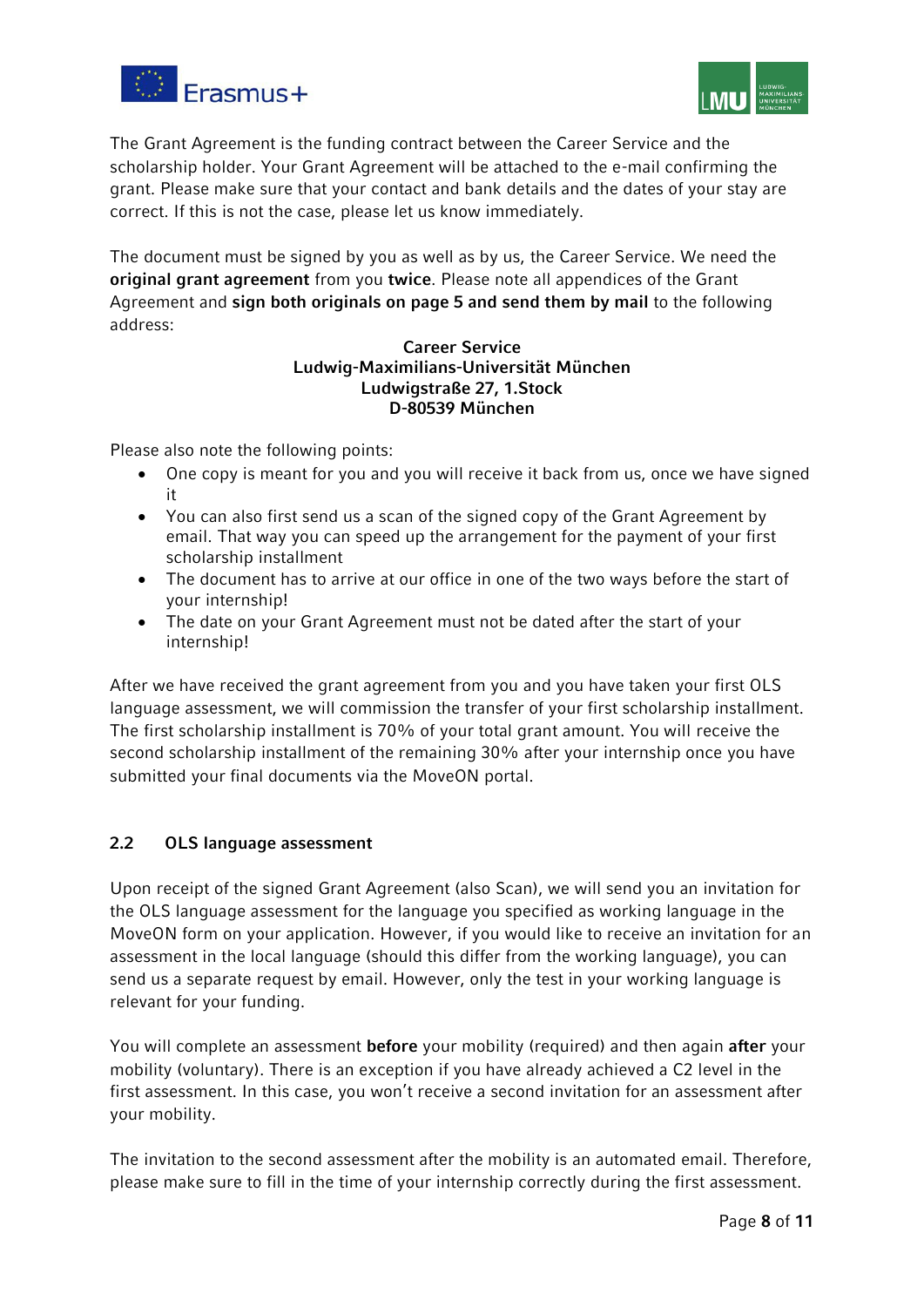



This way you will receive the invitation for the second test at the end or after your mobility. If there should be changes in the duration of your internship you can correct this on the OLS platform yourself after the first assessment.

The first test of the OLS language assessment is a requirement for your grant. Should you not complete the OLS assessment your scholarship grant may be reduced or completely cut. So please make sure to complete the assessment on time. A language certificate cannot replace the OLS language assessment. The second test is voluntary and does not affect your grant.

Should the language at work be your native tongue there is no need for you to complete the OLS language assessment. In this case, you will not receive an invitation to the OLS language assessment. Please make sure to indicate on the MoveON application form, whether the language at work is your native language.

# <span id="page-8-0"></span>**3. Documents during the mobility**

# <span id="page-8-1"></span>**3.1 Confirmation of Arrival**

Due to the Covid-19 pandemic, your supervisor has to fill in the "Confirmation of Arrival" document upon your arrival at your destination. This will serve as proof, that you have started the internship on the planned date. The first installment of your scholarship can only be paid after we received this confirmation. You will receive the Confirmation of Arrival via e-mail together with your Grant Agreement.

<span id="page-8-2"></span>The confirmation of arrival can also be used to confirm any necessary quarantine periods. These periods can also be supported by your Erasmus grant.

# **3.2 "Learning Agreement Changes" when extending your internship**

If you wish to extend your internship, please let us know at least 30 days before the planned end of your internship. Please send us an informal request by e-mail. We will then send you the "Learning Agreement Changes", which you must then fill in.

Please pay attention to the following when filling in the form:

- Keep indicating your original first day at your internship as the starting date. Do not use the first day of your extension
- Please indicate the new completion date as the last day of your internship
- The remaining content must correspond with the original Learning Agreement!
- After you have sent us the "Learning Agreement Changes" by e-mail and with all signatures, you will receive a confirmation of the extension - also by e-mail - with information about the new internship period and the amount of the extension grant.

# <span id="page-8-3"></span>**3.3 Shortening the internship**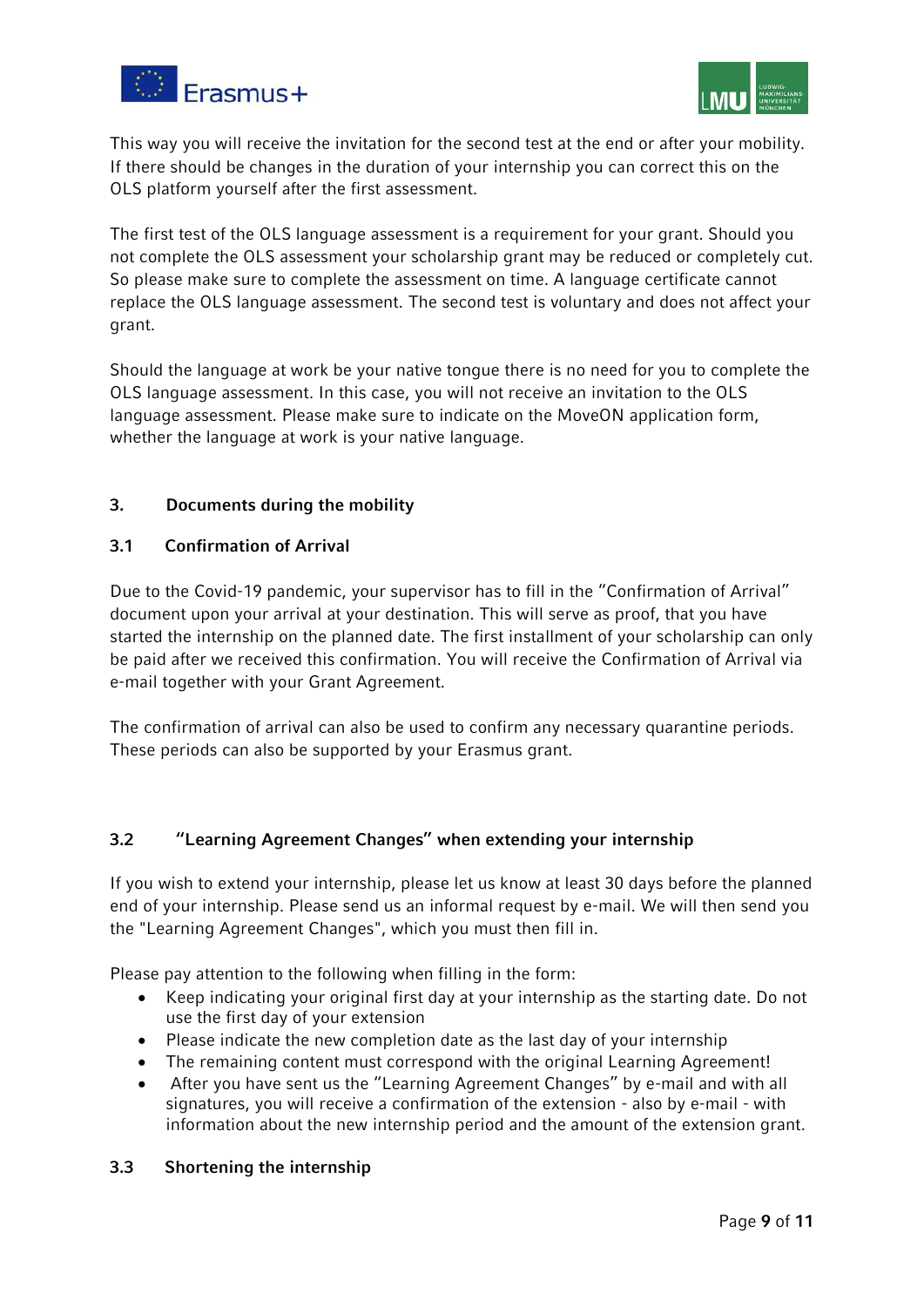



If you wish to shorten your internship, please let us know by email at least 30 days before the planned end of your internship. If your internship falls below the 60-day minimum duration for an Erasmus internship after the shortening, you will unfortunately no longer be eligible for Erasmus+ funding. If your internship still meets the minimum duration of 60 days, your scholarship will be reduced accordingly and will be adjusted to the new period daily. In some cases, you may have to transfer back to our part of the money already paid out.

# <span id="page-9-0"></span>**3.4 Europass Mobility Page 3 (only upon request)**

The "Europass" is a document in which all educational stages acquired abroad are uniformly certified throughout Europe. The issuing of the "Europass" is voluntary and will only be issued to you upon request. Your grant is not influenced by this. Should you require the "Europass" please let us know at least three weeks before your internship finishes. You will then receive a template from us called "Europass Seite 3". Please fill this in on your computer and send it back to us by email at least one week before your return. We will then issue you your "Europass" and send it to you by email. Your supervisor then can sign your "Europass". After this send it back to us either by email or by post. It depends on your specific need. If you need/want the original copy send it to us by post to [this](#page-7-1) address.

# <span id="page-9-1"></span>**4. Documents after the mobility**

Please make sure to upload all the final documents to the MoveON Portal through the form "Final Documents International Internships". All the final documents have to be handed in **30 days after the end of your grant** at the latest. Should this not be the case your grant can also be reduced or canceled even retroactively! You will find the needed documents on our [website.](https://www.lmu.de/en/workspace-for-students/gain-experience-abroad/internships-abroad/scholarships/erasmus-traineeship-programme/index.html)

# <span id="page-9-2"></span>**4.1 Traineeship Certificate**

The Traineeship Certificate must be completed and signed by your internship supervisor. The signature date of your internship institution on the Traineeship Certificate should be your last working day of the internship at the earliest. We cannot accept predated Traineeship Certificates.

If you have any problems, please contact us!

# <span id="page-9-3"></span>**4.2 Final report**

Please write a final report at the end of your internship. The report should contain no less than **4 A4 pages of text**. If you agree, we will publish your report on our website so that other students can benefit from your experience.